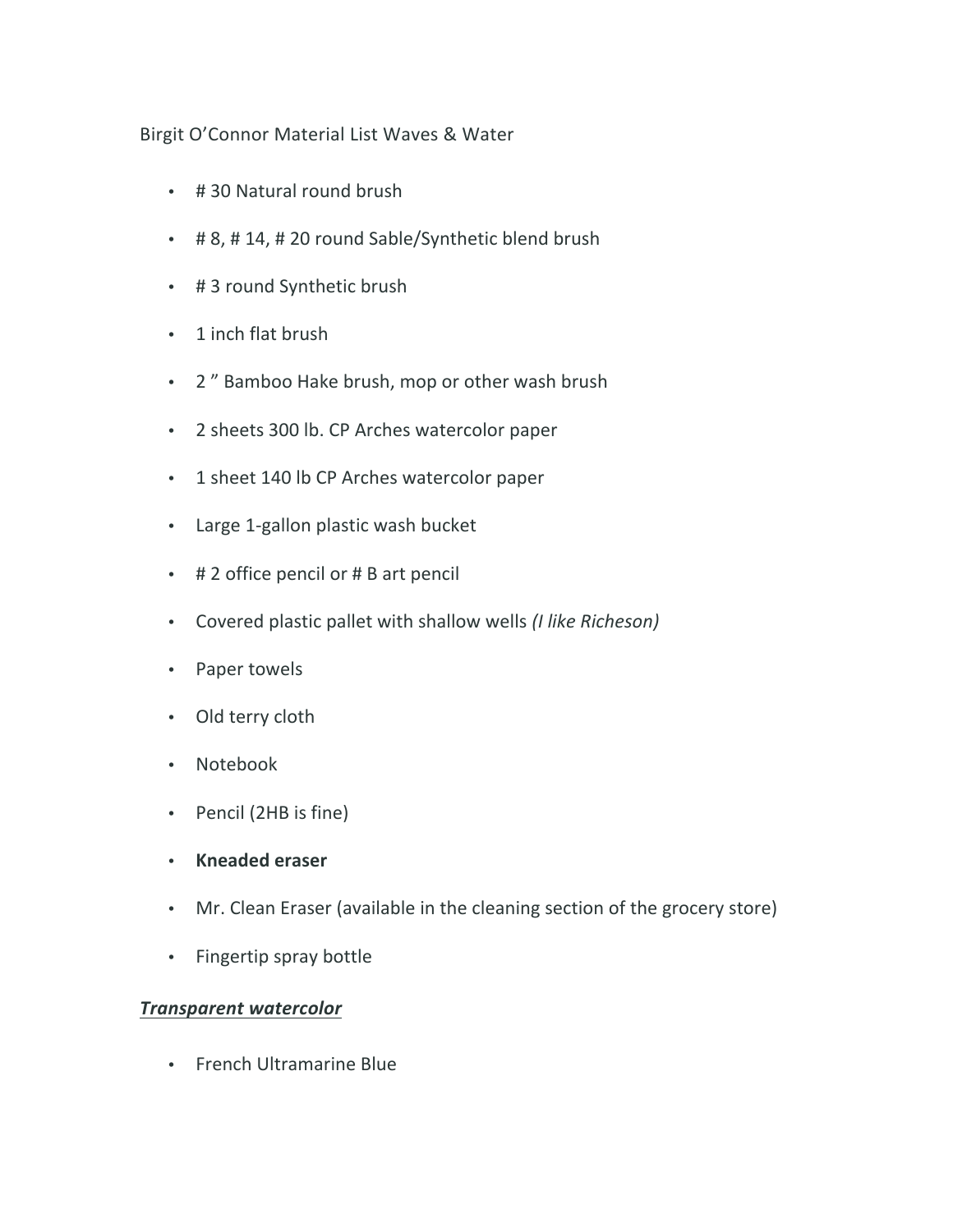- Cobalt Blue
- Indigo
- Burnt Sienna
- Indian Yellow
- Hansa Yellow Medium (optional)
- Perm. Sap Green
- Quinacridone Gold
- Perm. Alizarin Crimson
- Winsor Violet Dioxazine *Winsor & Newton (equivalent \*Daniel Smith Carbazole Violet)*
- Cyan Blue or Antwerp Blue *(optional - more for tropical water)*
- Turquoise blue and green *(optional - more for tropical water*
- Green Gold *(optional color)*
- Yellow Ochre *(optional color)*
- Quinacridone Magenta *(optional color)*
- *Pebeo drawing gum or other masking fluid*

About color: whenever possible use professional quality transparent watercolors they have a higher pigment load, less filler and are ground finer giving you the best results.

**Beginners:** To keep the cost down student sets are fine try to use tubes not pans. Do not expect the same results with student sets as with the professional colors.